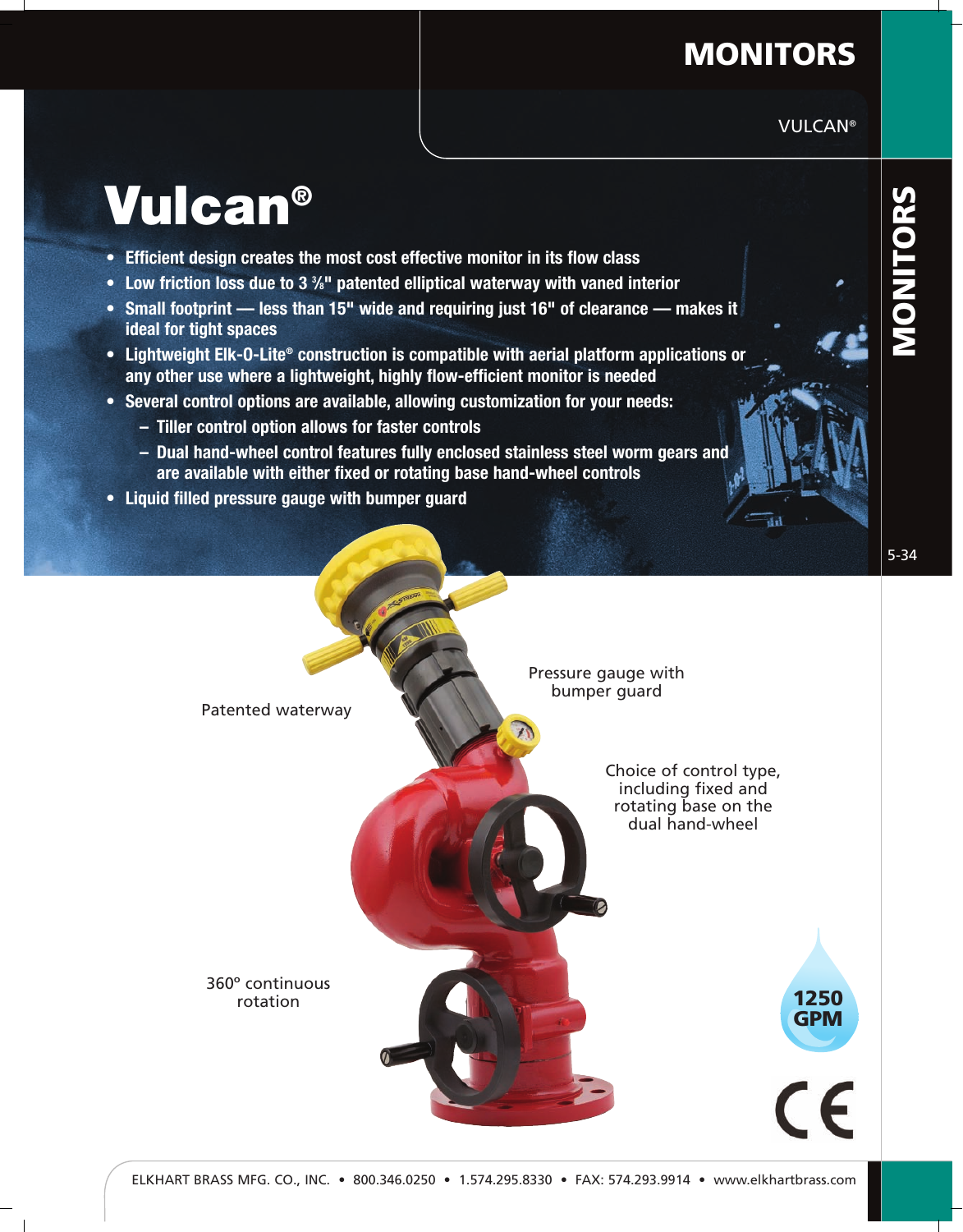## **MONITORS**

# the other

## **VULCAN®**

| <b>SPECIFICATIONS</b>  |                                      |                  |         |  |
|------------------------|--------------------------------------|------------------|---------|--|
| Max. GPM (LPM)         | 1250 (4732)                          |                  |         |  |
|                        | <b>Sizes</b>                         | <b>Types</b>     |         |  |
|                        | 4"                                   | <b>150# ANSI</b> |         |  |
| <b>Inlets</b>          |                                      | Flange           |         |  |
|                        | 3"                                   | <b>150# ANSI</b> |         |  |
|                        |                                      | Flange           | NPT (F) |  |
| Outlet                 | 2.5" NHT                             |                  |         |  |
|                        | Tiller                               |                  |         |  |
| Controls               | Dual hand-wheel - rotating base      |                  |         |  |
|                        | Dual hand-wheel - fixed base         |                  |         |  |
| <b>Material/Finish</b> | Elk-O-Lite® with red urethane enamel |                  |         |  |
| <b>Friction Loss</b>   | 16 psi at 1250 gpm                   |                  |         |  |
|                        | 12 psi at 1000 gpm                   |                  |         |  |
| <b>Travel</b>          | V -45° to +90° (135°)                |                  |         |  |
|                        | H 360° (continuous)                  |                  |         |  |
| Weight                 | Variable (see chart for specifics)   |                  |         |  |
| <b>Ratings and</b>     | CE                                   |                  |         |  |
| <b>Certifications</b>  |                                      |                  |         |  |





#### **ADDITIONAL INFORMATION**

- *Weights are approximate and will vary by selected inlet.*
- *Technical Data on monitor performance may be found on page T-10.*